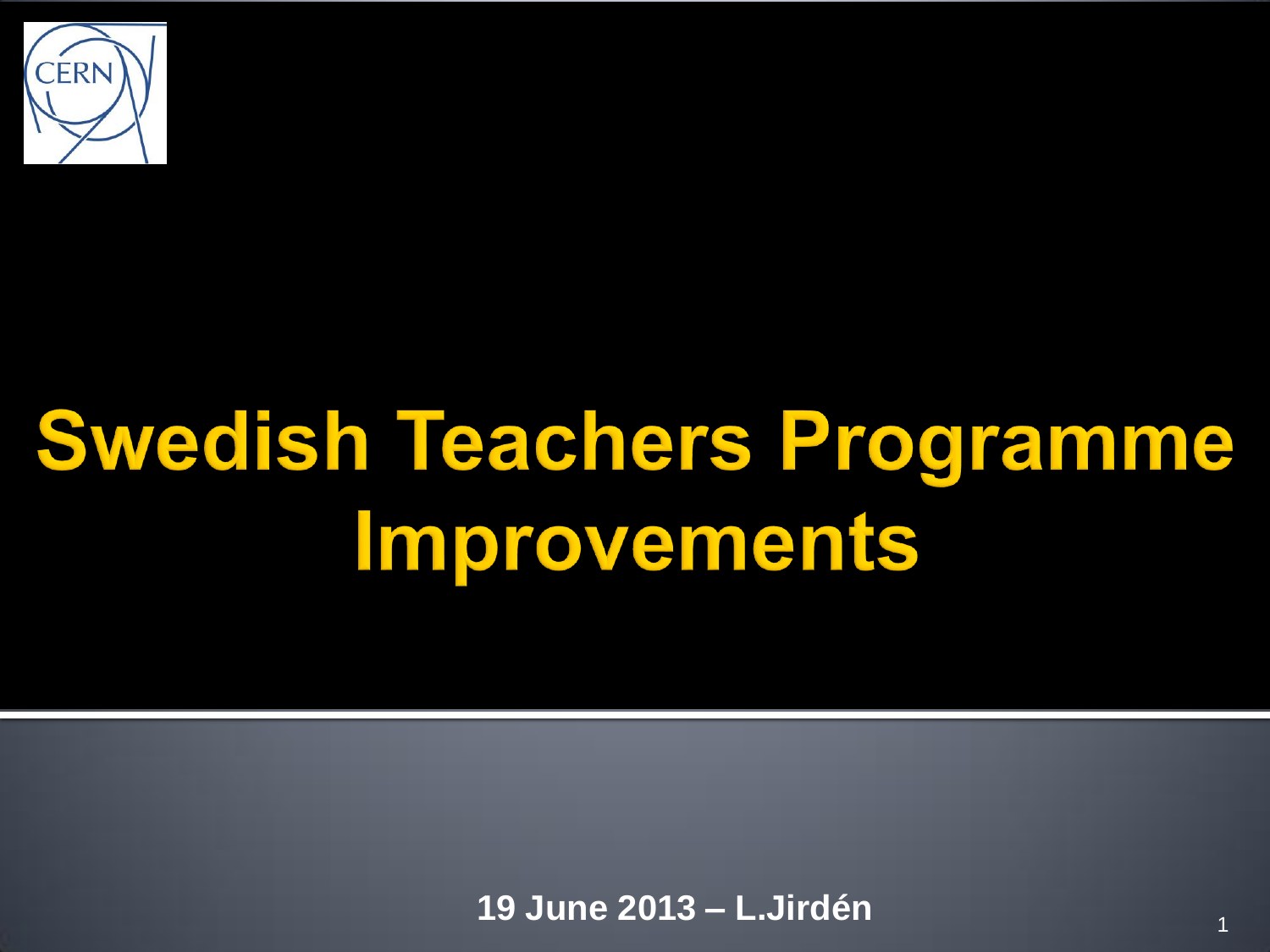## **Summary**

- **Information & Registration**
- **Funding**
- **Programme content**
- Support & Follow-up
- **Organization and run of Programmes**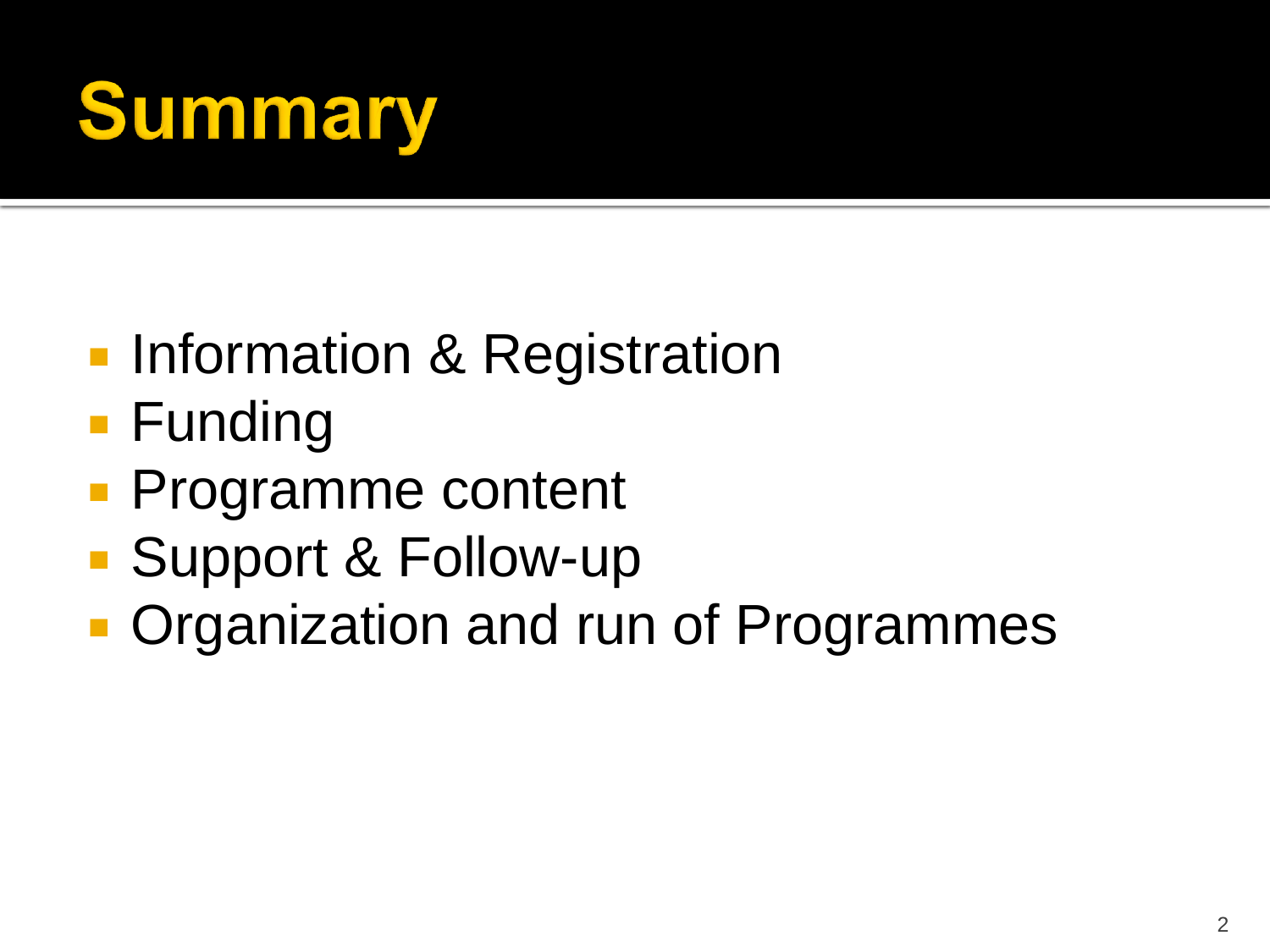

- How do teachers know about the CERN Teachers programme?
	- In general, they don't !!!
	- Via satisfied participant
	- Via CERN Education site
		- -> Teachers Programme -> National Programmes for Teachers -> Sweden -> National contact -> L.Jirden …
- Needed: "National Information and Registration service"
	- Various levels
		- "Gymnasie" teachers
		- "Högstadie" teachers
		- **Teacher students**
		- **Students**
	- **Registration criteria** 
		- Qualification, priorities, etc.
	- Payment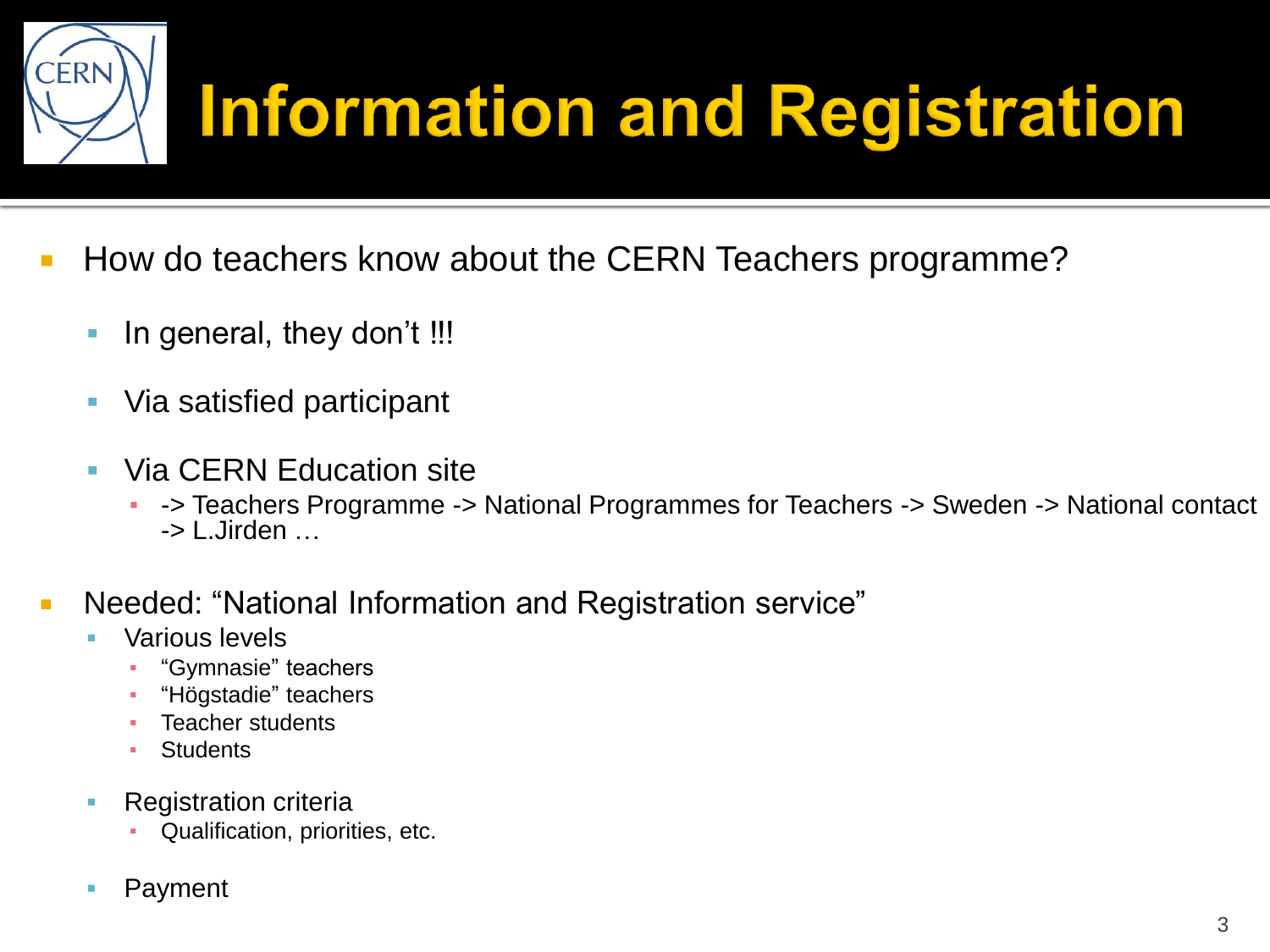

- Costs
	- Travel, accommodation, meals  $\sim 800$  CHF/person
- - Normally paid by schools/teachers varies from school to school
- **Limitations** 
	- limited school budgets to be shared by all
	- Late decisions  $\rightarrow$  complicates planning
	- **teachers not replaced during a course** 
		- $\rightarrow$  course periods restricted to end June and end October
- Other possible funding
	- "Stipendier", fonds, EU-money, etc.
		- **·** How efficient?
	- **IS German trick applicable for Sweden/Scandinavia?** 
		- Courses for "interested people" not specifically for teachers & students
			- $\rightarrow$  Federal Funds
			- EX. Germany: 1 M€ for 3 years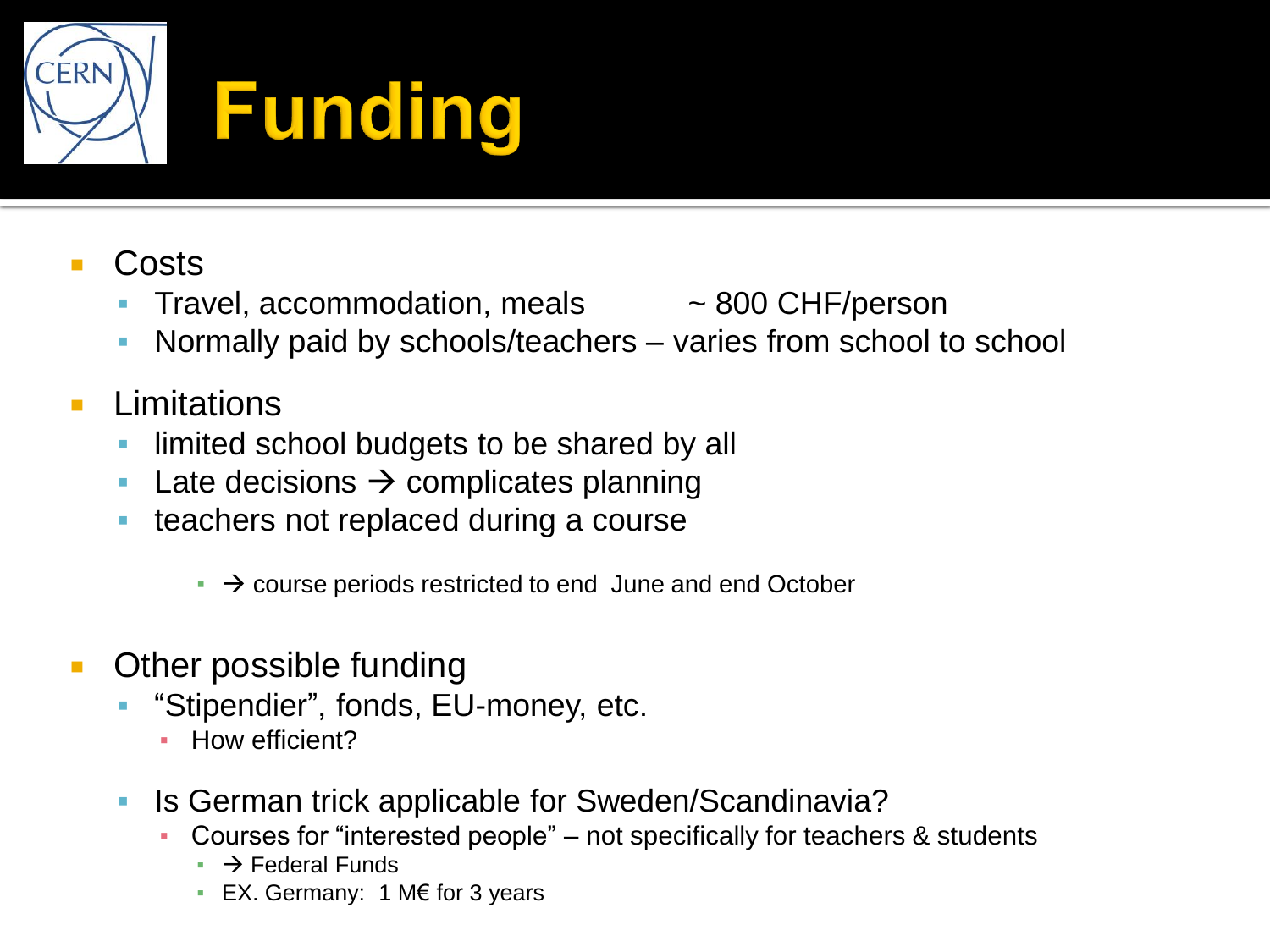

| Lectures                                                                                                                                                                                                                                                                       | Visits                                                                                                                                                                                                                                         | <b>Exercises</b>                                                                        |
|--------------------------------------------------------------------------------------------------------------------------------------------------------------------------------------------------------------------------------------------------------------------------------|------------------------------------------------------------------------------------------------------------------------------------------------------------------------------------------------------------------------------------------------|-----------------------------------------------------------------------------------------|
| • Introduction to CERN<br>• Introduction to Accelerators<br>• Introduction to Particle Physics<br>• Why do we do PP research?<br>• Cosmology<br>• Antimatter<br>• Higgs + new Physics<br>• Medical applications, spin offs<br>Data Challenge<br>Introduction to Master Classes | • Accelerator<br>• Magnet test facility<br>• Proton source, linac<br>• LHC control centre<br>• Experiments<br>- ATLAS, CMS, ALICE<br>• AD experiments<br><b>Other</b><br>$\Box$<br>• AMS control centre<br>• IT computer centre<br>Globe<br>a. | <b>Build Cloud Chamber</b><br><b>Cosmic Ray detection</b><br><b>Exploring particles</b> |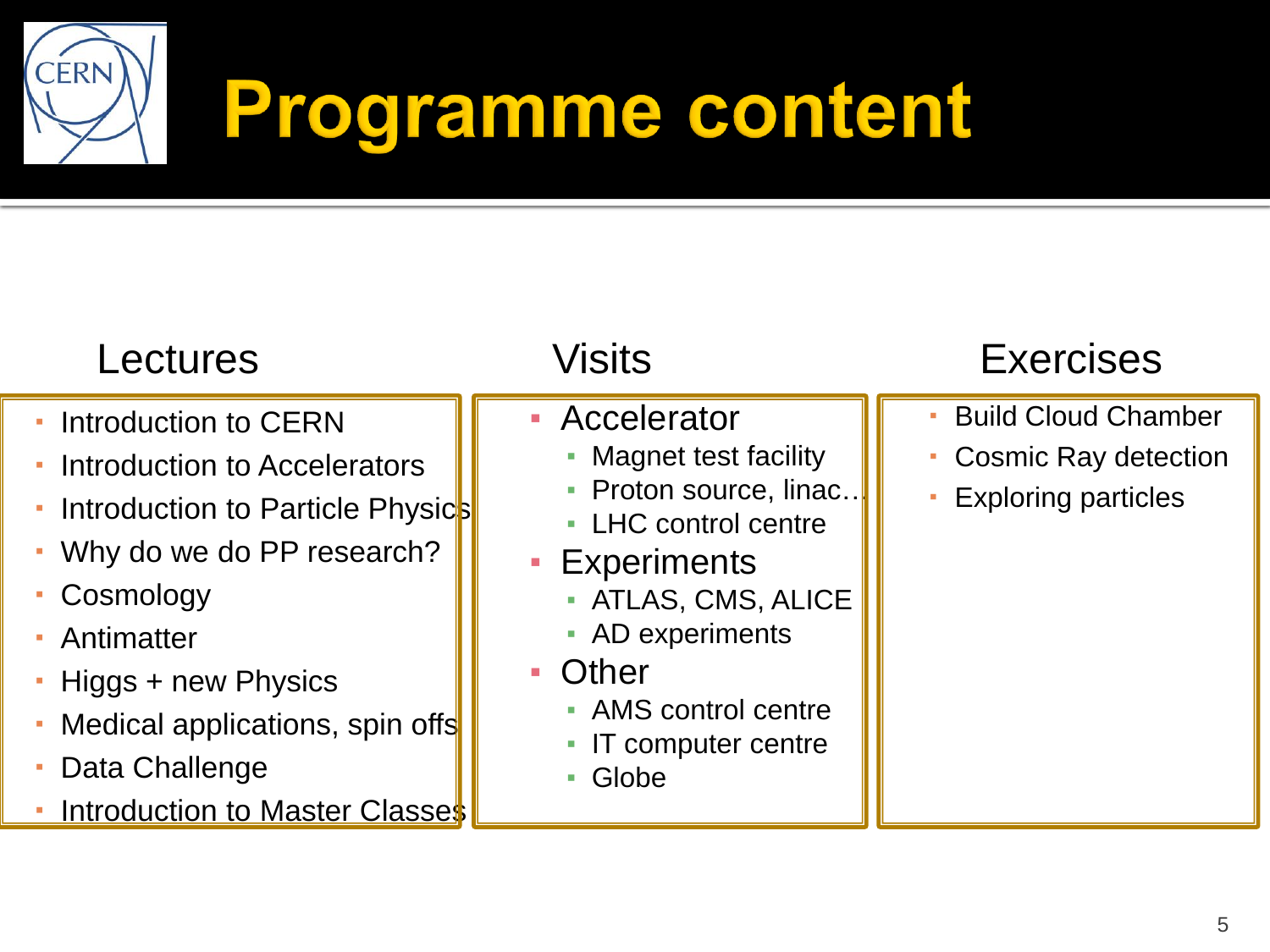

- Reviews
	- Review of the day
	- Q & A sessions
	- Course evaluation
- Social events
	- Discover Geneva Treasure Hunt
	- Programme dinner
	- Aperitif with Swedish scientists
	- Improvised evening activities

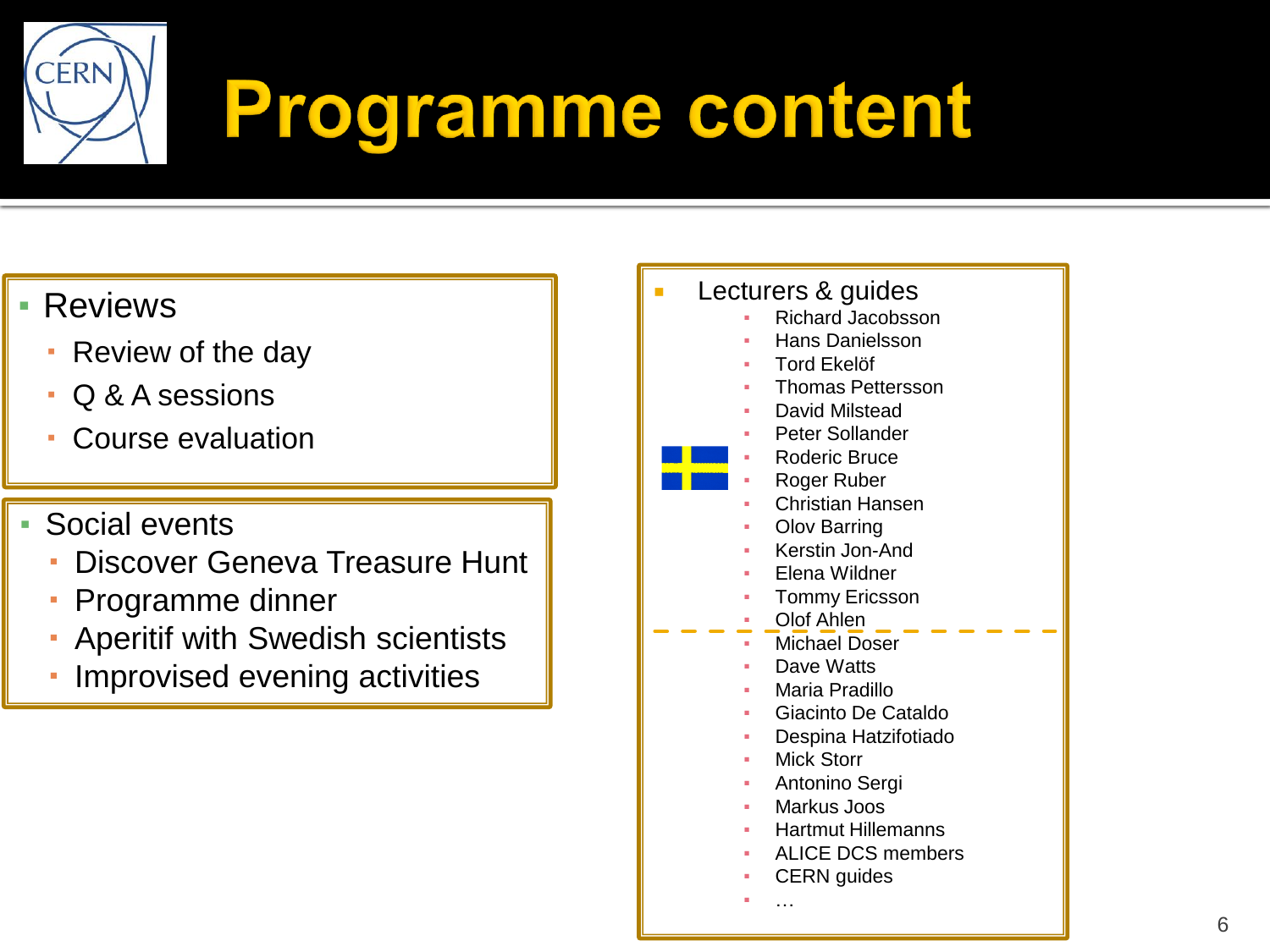

#### Course evaluation

**- In three words:** Interesting – Inspiring – well organized



- What to improve More breaks time to think understand
- **Follow-up Contact for questions & support** help setting up experiments for students
- Usefulness Questionable; how to apply at school



 $14<sub>1</sub>$ 

• Conclusion Course is excellent (4.8/5) but support and follow-up is needed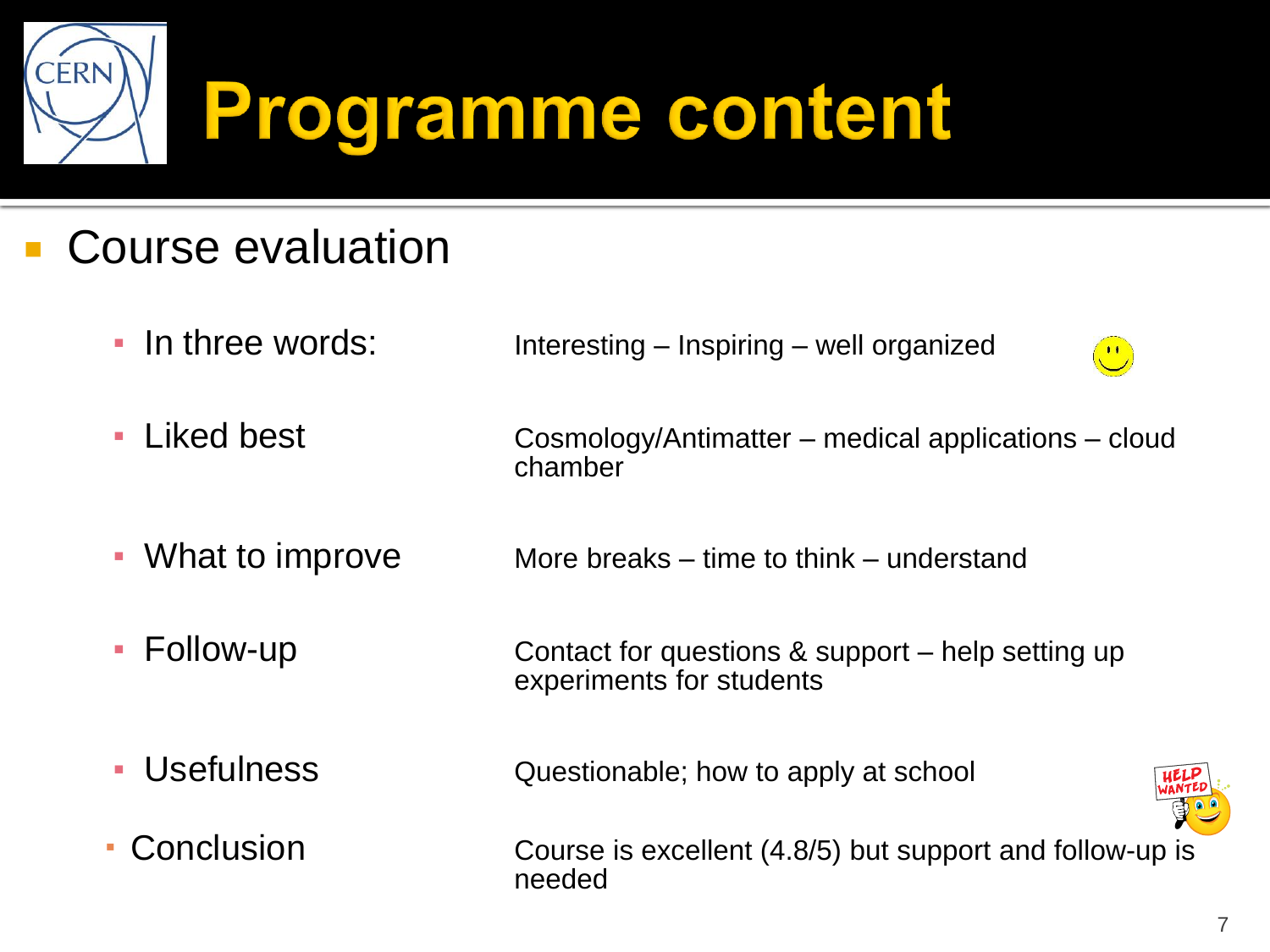

### **Course slides**

- Excellent and available online...
- **...but it is not enough**
- Teaching Materials
	- **BEAD Some exist on EDU site;** <http://education.web.cern.ch/education/Chapter2/Intro.html>
	- **In English or German** Needs translation + dispatching
	- **E** Sharing between teachers?

#### Tools for lab experiments

- 
- 
- at schools

▪ Cloud chamber description + support needed

- Cosmic ray detection scintillator tool to be developed
- 
- **Data analysis ATLAS, CMS, ALICE tools to be supported**
- Feedback
	- **Evaluation of results**  $2 5$  **years later**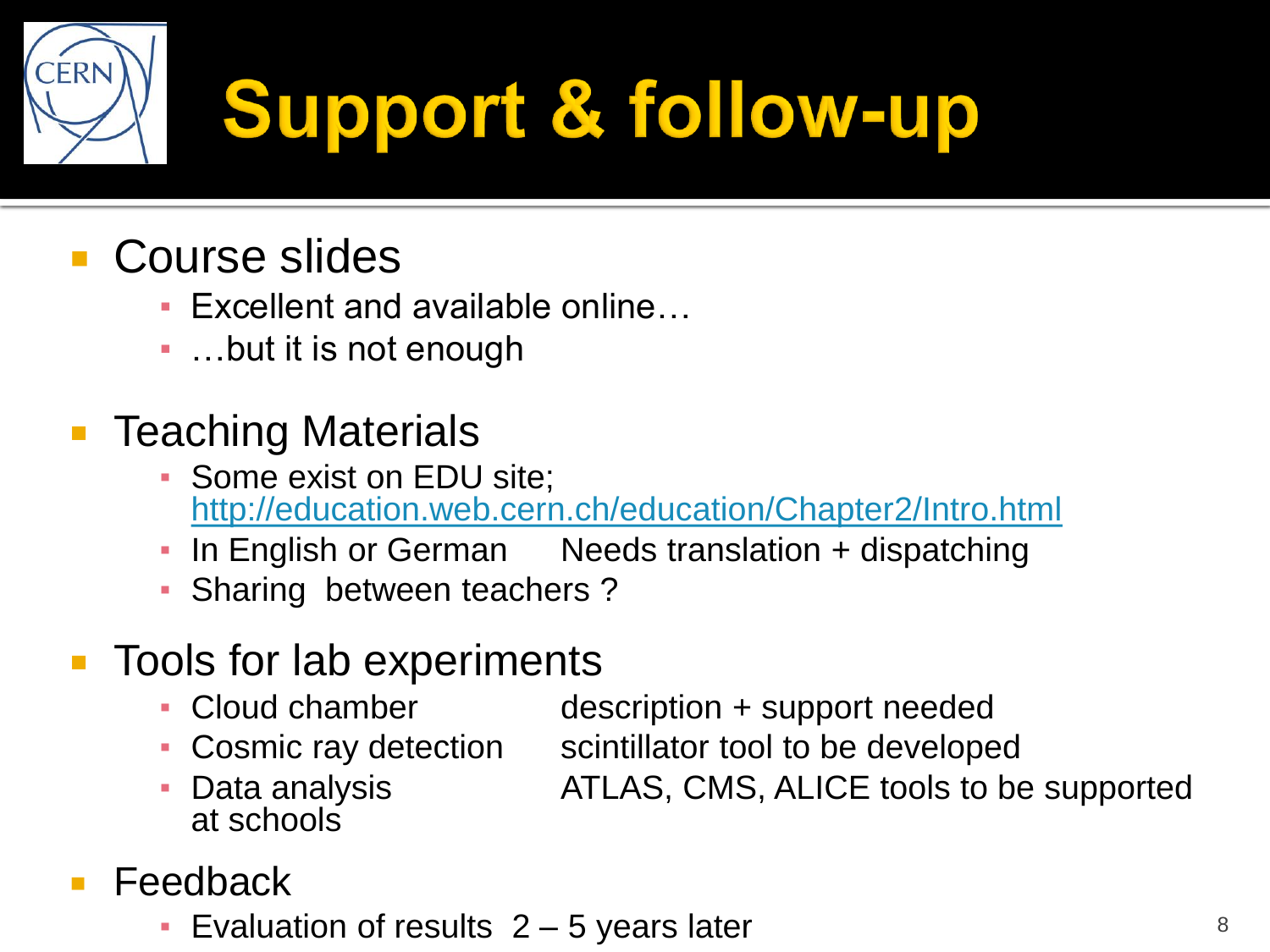

- **Particle Physics students** 
	- To support and run International MasterClasses
	- To develop and run National/Regional MasterClasses

- PhD students in Physics education (German programme)
	- To develop tools Scandinavian lab at CERN?
	- To build and run programmes